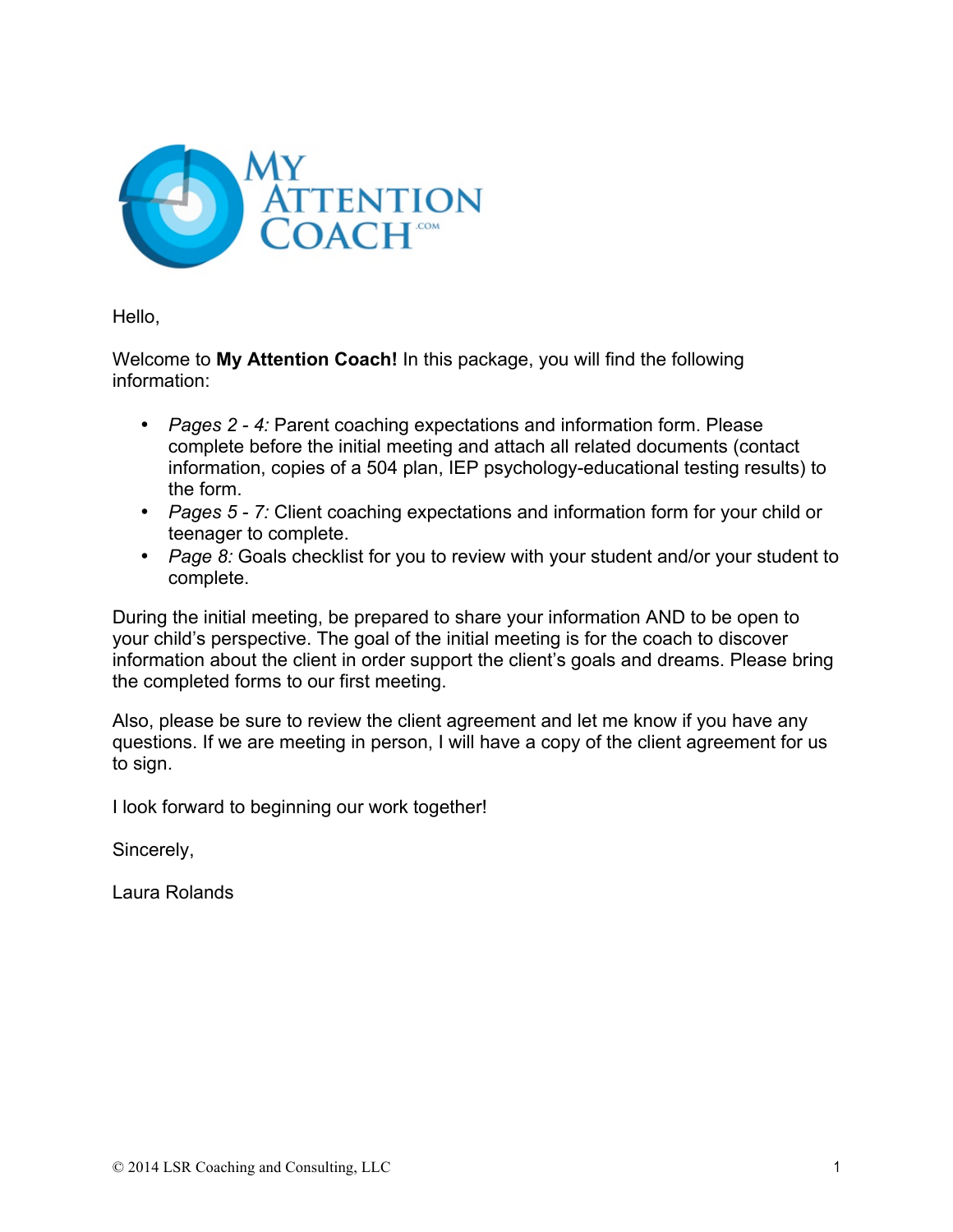## **Parents**

Parents of clients are asked to complete the *Parent Information Form* **before** the initial meeting. Please have all related documents (contact information, copies of a 504 plan, IEP psycho-educational testing results) attached to the form.

During the initial meeting, be prepared to share your information AND to be open to your child's perspective. The goal of the initial meeting is for the coach to discover information about the client in order support the client's goals and dreams. The final coaching agenda is the client's agenda, not the parents' agenda.

Once coaching has started, if you have questions or concerns about the coaching process, you may e-mail the coach. All information between coach and client is confidential unless otherwise specified in our contract. Parents are encouraged to discuss the coaching with the client before contacting the coach. If you would like additional parent coaching time, please schedule an appointment. Fees will be noted in your contract.

Honor the coach/client relationship. This builds trust and increases the student's self-confidence and self-advocacy. Let your child know your concerns before notifying the coach. We are working toward an open and honest communication process.

Know when to advocate for your child directly and when to encourage selfadvocacy. When in doubt, ask your child and then ask the coach.

Maintain a positive outlook about your child's progress. Remind yourself to praise the positive actions taken, large and small. Coaching and learning are done stepby-step and each person learns at a different pace.

## *NOTE:*

*Each client will design a Personal Coaching Agreement, with the help of the coach.*

*Client and Parent will receive a draft of the Agreement by e-mail. This Agreement is to be reviewed together to make corrections and to insert the agreed upon rewards.*

*This Agreement is to be signed by the coach, client and parents. The coach will monitor the goals and action steps with the client. The client is responsible for sharing their progress with parents as agreed upon in the contract. Changes can be made to the contract as needed throughout the coaching process.*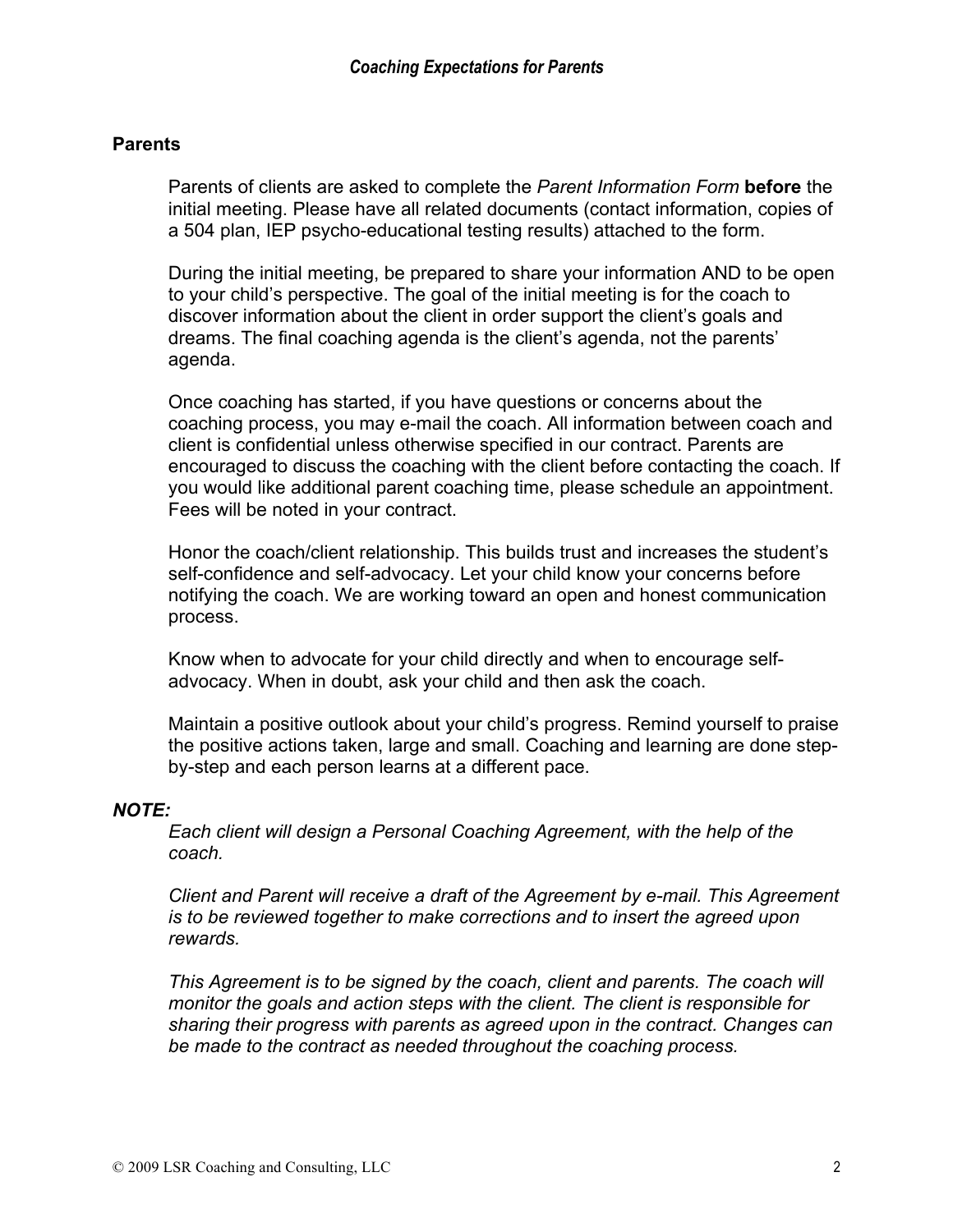# **Parent Information Form** - To be completed by a parent

| <b>Student Name:</b>                                                                                                                                               | <b>Street Address:</b>     |               | Date:  |          |     |  |  |
|--------------------------------------------------------------------------------------------------------------------------------------------------------------------|----------------------------|---------------|--------|----------|-----|--|--|
| Nickname:                                                                                                                                                          | City, State, Zip           |               |        |          |     |  |  |
| Home Phone:                                                                                                                                                        | <b>Student Cell Phone:</b> | Email:        |        |          |     |  |  |
| Age:                                                                                                                                                               | Birthdate:                 |               | Grade: |          |     |  |  |
| School:                                                                                                                                                            | Address:                   |               | Phone: |          |     |  |  |
| <b>Guidance Counselor:</b>                                                                                                                                         |                            |               | Phone: |          |     |  |  |
| Parent /Guardian Contact<br>Information:                                                                                                                           | <b>Mother</b>              | <b>Father</b> |        | Guardian |     |  |  |
| Name:                                                                                                                                                              |                            |               |        |          |     |  |  |
| Occupation/Employer:                                                                                                                                               |                            |               |        |          |     |  |  |
| Work Phone:                                                                                                                                                        |                            |               |        |          |     |  |  |
| Home Phone:                                                                                                                                                        |                            |               |        |          |     |  |  |
| Cell Phone:                                                                                                                                                        |                            |               |        |          |     |  |  |
| Email:                                                                                                                                                             |                            |               |        |          |     |  |  |
| Siblings in the home<br>(names and ages):                                                                                                                          |                            |               |        |          |     |  |  |
| Referred By:                                                                                                                                                       |                            |               |        |          |     |  |  |
| If diagnosed with ADHD, when was it diagnosed?                                                                                                                     |                            |               | Type:  |          |     |  |  |
| Name of Diagnostician:                                                                                                                                             |                            |               |        |          |     |  |  |
| Are there any known disabilities or co-existing conditions?<br>If yes, Please explain                                                                              |                            |               |        |          | ∃No |  |  |
| Is the student currently taking medication for AD/HD or any other related difficulty,<br>such as depression or anxiety?<br>If yes, which medication and how often? |                            |               |        |          | ]No |  |  |
| Other Medical Conditions, including current treatment and medications                                                                                              |                            |               |        |          |     |  |  |
| Does the student have special accommodations per an IEP/504 plan?<br>$\Box$ No<br>Yes<br>If yes, please describe. Attach copy if available.                        |                            |               |        |          |     |  |  |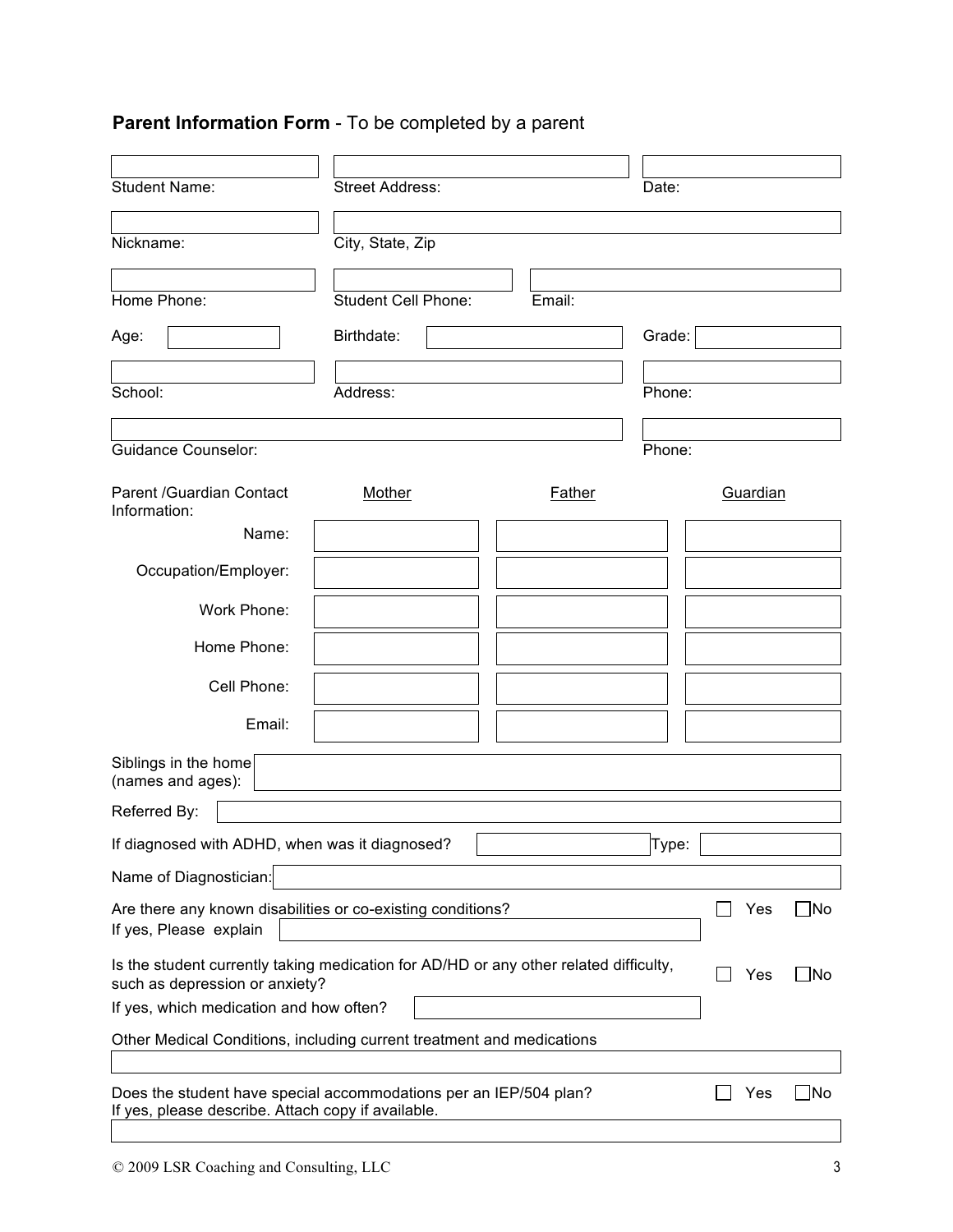| Has the student ever worked with a coach or organizational consultant to assist with<br>AD/HD or LD problems?                                       |                         | Yes                        | $\Box$ No      |
|-----------------------------------------------------------------------------------------------------------------------------------------------------|-------------------------|----------------------------|----------------|
| If yes, when and where was the focus of the work?                                                                                                   |                         |                            |                |
| Has the student worked with a tutor?<br>If yes, what subjects?                                                                                      |                         | Yes                        | $\bigsqcup$ No |
|                                                                                                                                                     |                         |                            |                |
| Is the student currently working with a tutor?<br>If yes, list day(s) of week and subject(s)                                                        |                         | Yes                        | ∐No            |
|                                                                                                                                                     |                         |                            |                |
| Is the student currently taking any private lessons (music, dance, etc)?<br>If yes, list day(s) of week                                             |                         | Yes                        | _No            |
|                                                                                                                                                     |                         |                            |                |
| Are there other family members with an AD/HD diagnosis?<br>If yes, what is their relationship to the student?                                       |                         | Yes                        | _No            |
|                                                                                                                                                     |                         |                            |                |
| Is there any family history of substance abuse?<br>If yes, please describe                                                                          |                         | Yes                        | $\Box$ No      |
|                                                                                                                                                     |                         |                            |                |
| How well do you and your family understand AD/HD (circle the most appropriate number)?                                                              |                         |                            |                |
| Little or No Knowledge<br><b>Basic Knowledge</b><br><b>Fairly Well</b><br>Definition & what<br>Read books, talked<br>medication does<br>with doctor | Read literature, attend | Very Well<br>info sessions |                |
| 3<br>2<br>4<br>6<br>7<br>5                                                                                                                          | 9<br>8                  |                            | 10             |
| Do you have a family calendar?                                                                                                                      |                         | Yes                        | $\Box$ No      |
| If yes, who usually keeps it current?                                                                                                               |                         |                            |                |
| If no, are you willing to start using a family calendar when coaching begins?                                                                       |                         | Yes                        | <b>No</b>      |
| Do you use a reward system with your teen?                                                                                                          |                         | Yes                        | 1No            |
| If yes, please describe                                                                                                                             |                         |                            |                |
| If no, are you willing to work with the coach to develop a system?                                                                                  |                         | Yes                        | $\Box$ No      |
| Have you reviewed the Teen and College Student Coaching Expectations?                                                                               |                         | Yes                        | __ No          |
| Do you have any questions or concerns at this time?                                                                                                 |                         | Yes                        | _No            |
| If yes, please describe:                                                                                                                            |                         |                            |                |
| Please share some personal thoughts about your child                                                                                                |                         |                            |                |
|                                                                                                                                                     |                         |                            |                |

Thank You!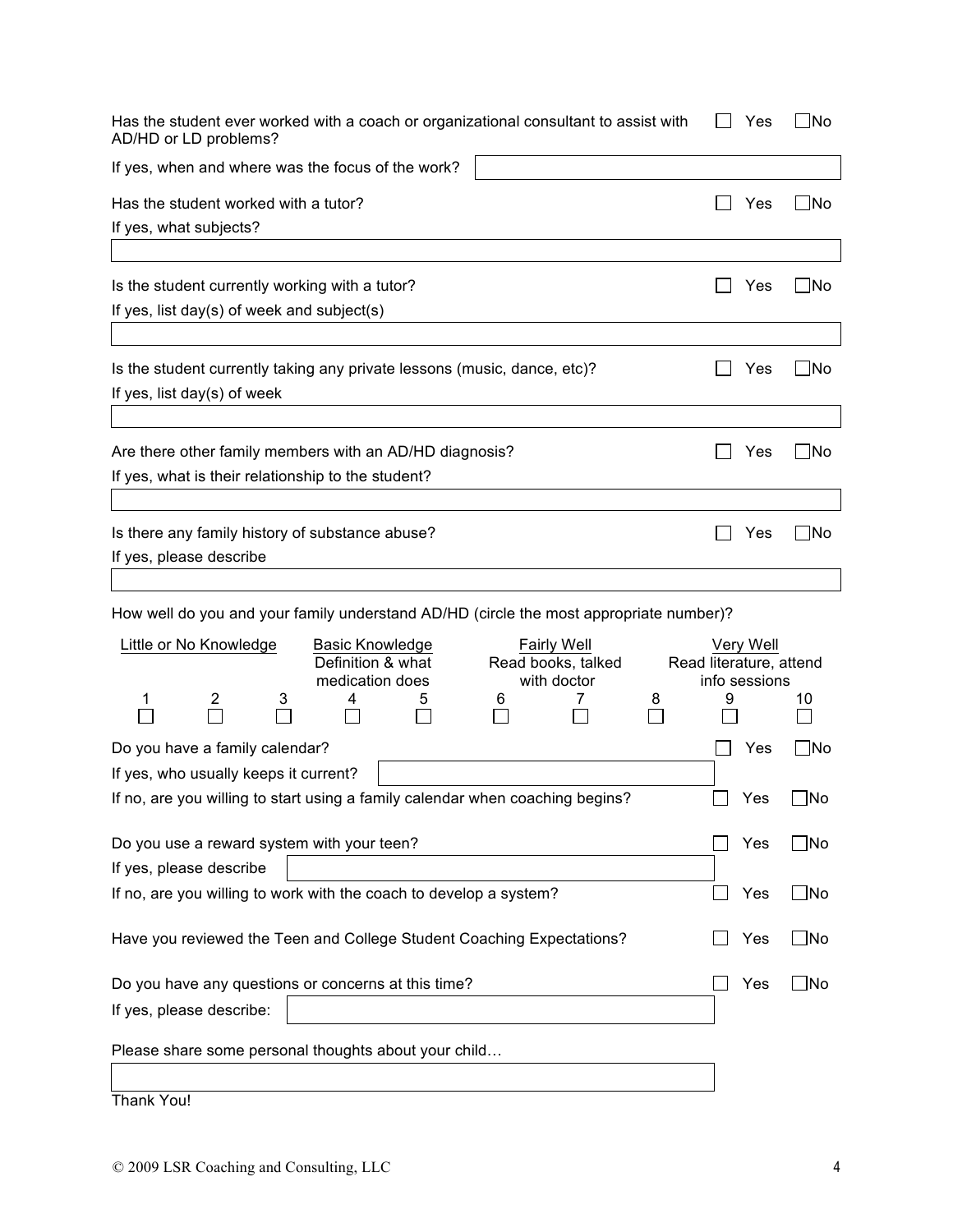### *Client Coaching Expectations*

This document is provided to clients to help answer any questions he or she has about coaching and the process that is used by LSR Coaching and Consulting. The client can also contact Laura Rolands at 248-251-4006 or Laura@MyAttentionCoach.com with questions.

### **Clients**

Complete the *Coaching Information Form* and the *Goals Checklist* form **before** the initial meeting and provide copies to your coach. This is to be done at the start of the coaching partnership and reviewed every 3 months.

We recommend that clients agree to stick with coaching for a minimum of one academic semester or three months. Progress is reviewed monthly and at the semester end.

All coaching sessions are 30 minutes in length. You are requested to call on time. If you cannot attend a session, please leave a voice mail or e-mail message in advance of the session. 24 hour notice is required except in cases of actual illness or emergency.

Clients are expected to send e-mail, voice mail or text updates to the coach per the *Personal Coaching Agreement* that we will develop during the first couple of coaching sessions*.* Provide an update on your on classes, homework, upcoming tests and projects. Please share good news too!

In addition, students are encouraged to share information on their social and extracurricular activities, medication, sleep, eating habits and other issues that are deemed appropriate for coaching. We will discuss those boundaries during our first session. For those students who do not use e-mail or text messages, check in phone calls are requested. Leave all the details in a voice mail.

If you will be coaching by phone or Skype, please find a place where you can hear and be heard. Be sure that you have a place where you can open your planner, take notes and focus on the content of the call.

Be prepared for each coaching session with your:

List of questions and notes for coaching Assignment notebook/planner **Backpack** Notebooks and project notes News of your progress in the past week Plans for upcoming week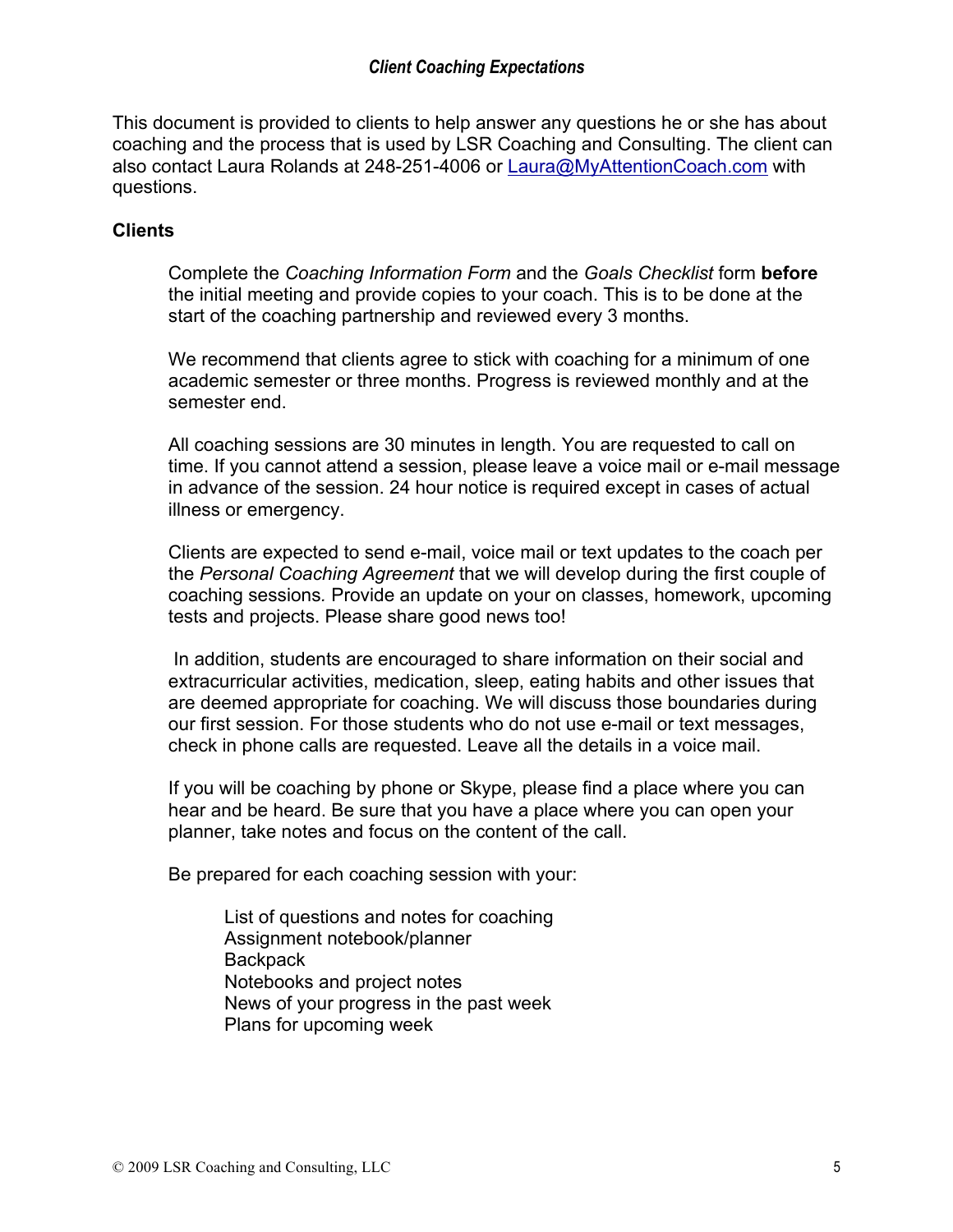# **To be completed by the client**

| <b>Student Name:</b>           |                                                                            | <b>Street Address:</b>     |        | Date:  |     |              |
|--------------------------------|----------------------------------------------------------------------------|----------------------------|--------|--------|-----|--------------|
|                                |                                                                            |                            |        |        |     |              |
| Nickname:                      |                                                                            | City, State, Zip           |        |        |     |              |
|                                |                                                                            |                            |        |        |     |              |
| Home Phone:                    |                                                                            | <b>Student Cell Phone:</b> | Email: |        |     |              |
| Age:                           |                                                                            | School:                    |        | Grade: |     |              |
|                                | What are you interests and hobbies?                                        |                            |        |        |     |              |
|                                | What accomplishments are you proud of?                                     |                            |        |        |     |              |
|                                | Do you belong to any clubs, sports teams, etc.?                            |                            |        |        | Yes | $\square$ No |
| If yes, please list            |                                                                            |                            |        |        |     |              |
|                                | Are you employed part-time?                                                |                            |        |        | Yes | $\square$ No |
| If yes, please provide details |                                                                            |                            |        |        |     |              |
|                                | Please list all of the class periods and subjects you are currently taking |                            |        |        |     |              |
|                                |                                                                            |                            |        |        |     |              |
|                                | What are your favorite subjects in school?                                 |                            |        |        |     |              |
|                                |                                                                            |                            |        |        |     |              |
| What makes you say that?       |                                                                            |                            |        |        |     |              |
|                                | What are your least favorite subjects?                                     |                            |        |        |     |              |
|                                |                                                                            |                            |        |        |     |              |
| What makes you say that?       |                                                                            |                            |        |        |     |              |
|                                |                                                                            |                            |        |        |     |              |
| If yes, please describe:-      | Are you currently taking private lessons or working with a tutor?          |                            |        |        | Yes | INo          |
|                                |                                                                            |                            |        |        |     |              |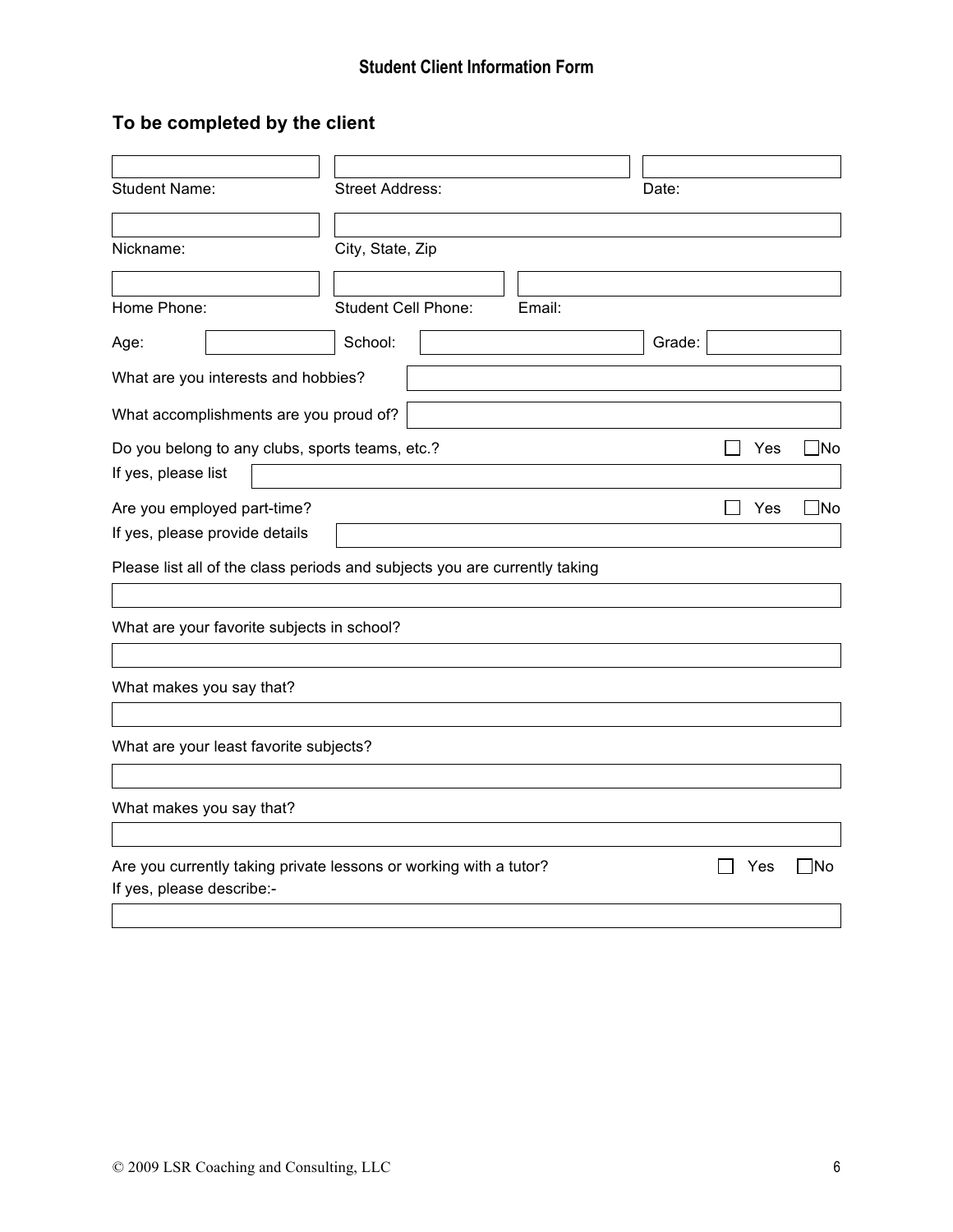| If you have not been diagnosed with AD/HD, please skip this section.                                                    |                                       |        |                             |     |                |  |
|-------------------------------------------------------------------------------------------------------------------------|---------------------------------------|--------|-----------------------------|-----|----------------|--|
| If you have been diagnosed with AD/HD, has anyone ever explained<br>your AD/HD to you so that you really understand it? |                                       |        |                             |     | _lNo           |  |
| Describe how your AD/HD affects you (positive and negative)                                                             |                                       |        |                             |     |                |  |
|                                                                                                                         |                                       |        |                             |     |                |  |
| Have you read books or looked at websites on AD/HD?                                                                     |                                       |        |                             | Yes | ]No            |  |
| If yes, what did you find most helpful?                                                                                 |                                       |        |                             |     |                |  |
| How do you think you learn best? (Choose one)                                                                           |                                       |        |                             |     |                |  |
| $\Box$ Visual                                                                                                           | Auditory                              |        | Kinesthetic                 |     |                |  |
| Using your Eyes                                                                                                         | Using your Ears                       |        | Hands-on Learning           |     |                |  |
|                                                                                                                         |                                       |        |                             |     |                |  |
| What do you hope to gain from coaching sessions? Check all that apply:                                                  |                                       |        |                             |     |                |  |
| $\Box$ Set and meet your goals                                                                                          | How to spend less time on<br>homework |        | Get into college            |     |                |  |
| Organizational skills                                                                                                   | Have more free time.                  |        | Other (specify)             |     |                |  |
| Improved study habits                                                                                                   | Improve social skills/more<br>friend. |        |                             |     |                |  |
| Better grades in school                                                                                                 | Learn how to stay healthy             |        |                             |     |                |  |
|                                                                                                                         |                                       | Yes No |                             |     |                |  |
| Have you ever worked with a coach?                                                                                      |                                       |        |                             |     |                |  |
| Do you understand that coaching is not therapy?                                                                         |                                       |        |                             |     |                |  |
| Do you have trouble getting to sleep?                                                                                   |                                       |        | What is your usual bedtime? |     |                |  |
| Do you have trouble getting up in the morning?                                                                          |                                       |        | What time do you get up?    |     |                |  |
| Do you eat breakfast and lunch each day?                                                                                |                                       |        |                             |     |                |  |
| Do you have a routine for getting ready for school?                                                                     |                                       |        | Please explain:             |     |                |  |
| Do you have a routine for getting ready for bed?                                                                        |                                       |        | Please explain:             |     |                |  |
| If you take medication, when do you take it? $\Box$ Morning                                                             |                                       |        | Noon<br>$\Box$ Evening      |     | <b>Bedtime</b> |  |
| Please share anything else you think it would be helpful for me to know about you at this time?                         |                                       |        |                             |     |                |  |
|                                                                                                                         |                                       |        |                             |     |                |  |
|                                                                                                                         |                                       |        |                             |     |                |  |
|                                                                                                                         |                                       |        |                             |     |                |  |
|                                                                                                                         |                                       |        |                             |     |                |  |

Thank you!